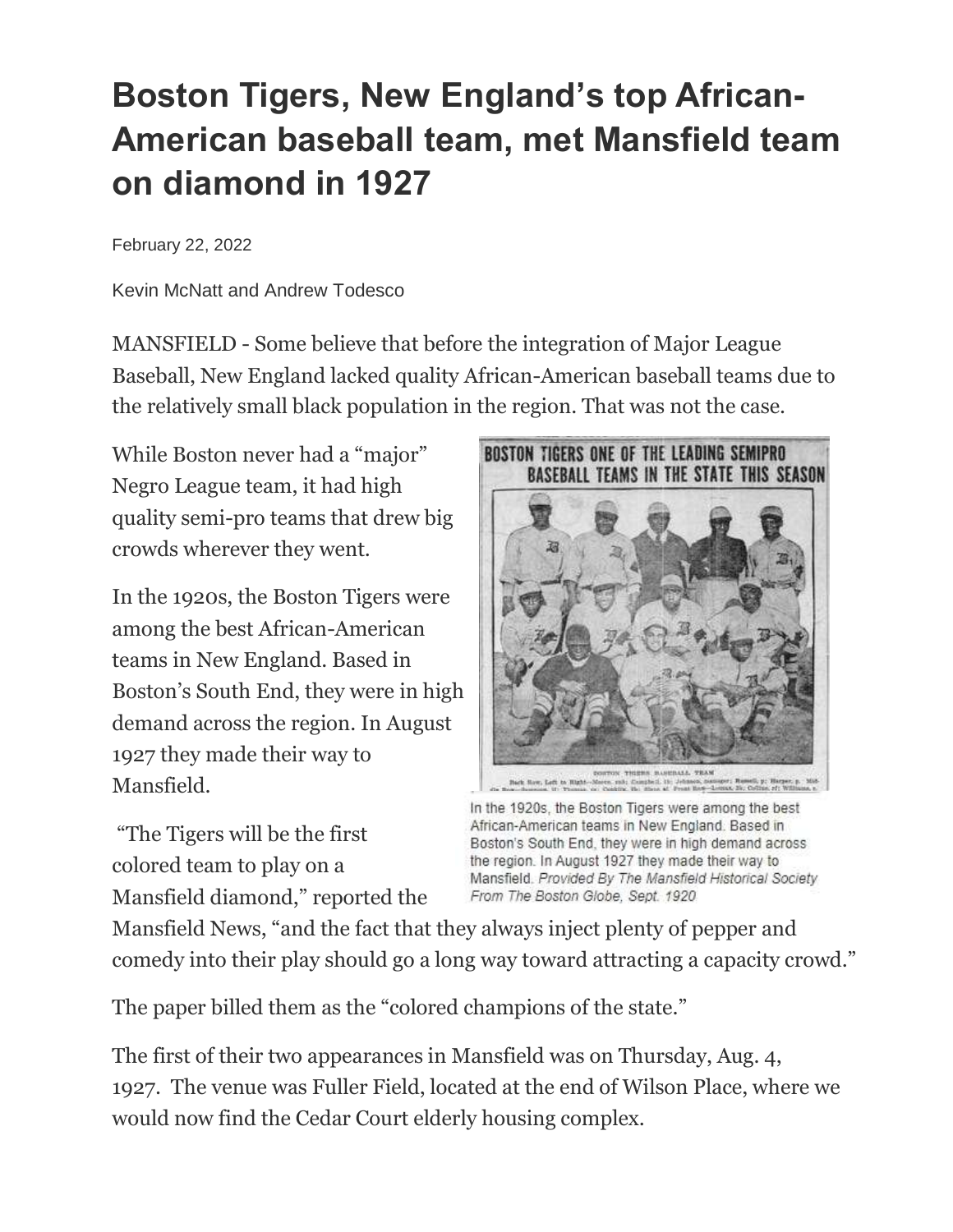

African-American teams in New England. In August 1927 they made their way to Mansfield. Provided By The Mansfield Historical Society From The Mansfield News

Some of the Tigers who came to Mansfield had been with the team for years. They included infielders Oscar Moore at first base and John Thomas at shortstop. In centerfield was the fleetfooted Moses Sisco. Rudolph Williams was the catcher. The remaining ballplayers were among the best in the region.

The Tigers would take on a team sponsored by the Mansfield Knights of Columbus. The "fast-stepping, undefeated" Knights felt good about their chances. They featured several Mansfield players including John Prescott, an effective pitcher who in later years would serve on the Board of

Selectmen. The Knights had star players from neighboring towns, including North Attleboro, Walpole, and Brockton.

The Mansfield News billed the matchup as "one of the season's classiest twilight attractions." The first pitch was thrown at 6 p.m. The game took place in front of "the biggest crowd that Fuller's park has accommodated in several seasons." And the matchup did not disappoint.

The Tigers scored two runs in each of the first two innings to take a 4-1 lead. The Knights cut the lead to 4-3 in the bottom of the third, but a two-run Tigers sixth put the visitors up 6-3. Single runs by the Knights in the sixth and ninth innings proved too little as the home team went down to defeat by a score of 6-5.

Oscar Moore had four hits in four at bats to lead the Tigers to victory. The game was completed in one hour and 42 minutes.

It was the first defeat for the Knights of Columbus that year. Manager Bill Noonan still thought his team stood a decent chance of beating the champion